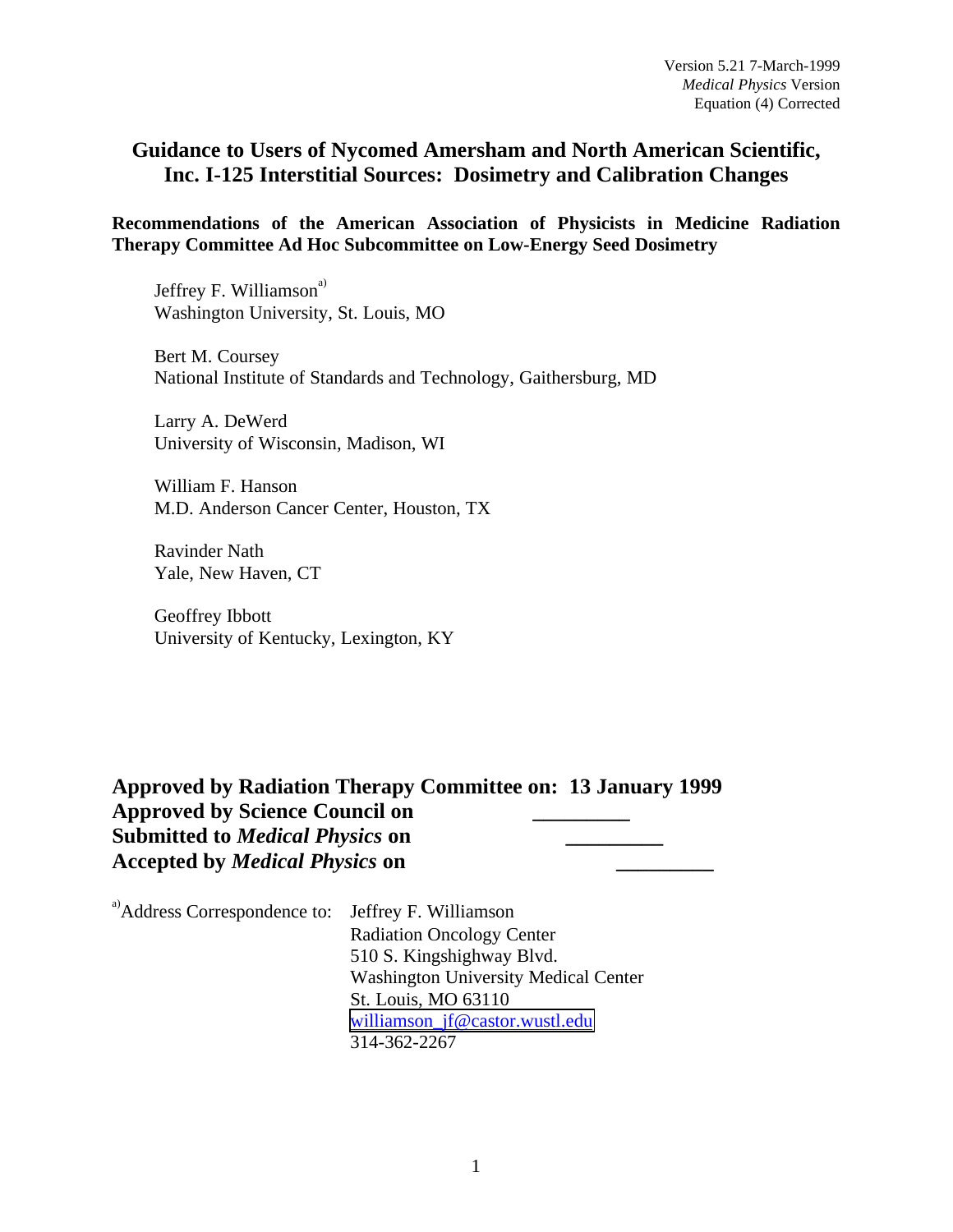Version 5.21 7-March-1999 *Medical Physics* Version Equation (4) Corrected

## **Abstract**

Dose calculations to patients undergoing implantation of <sup>125</sup>I interstitial brachytherapy sources are affected by two recent changes in low-energy seed dosimetry: implantation of a new primary air-kerma strength standard at the National Institute of Standards and Technology (NIST) on 1 January 1999 and (b) publication of revised dose-rate distributions in AAPM's Task Group 43 Report. The guidance herein represents AAPM's recommendations for users of  $^{125}I$  interstitial seed products marketed prior to 1 January 1999 (Nycomed Amersham models 6711 and 6702 and North American Scientific, Inc. models 3631 A/S and 3631 A/M. Implementation of Task Group 43 (TG-43) <sup>125</sup>I dose calculations involves revising data stored in files of radiation treatment planning software and lowering the prescribed dose to be delivered to patients by as much as 15% to avoid modifying the dose actually delivered to patients. The magnitude of the dose prescription change depends on the dosimetry data used prior to TG-43 and the implant geometry. Adapting to the revised NIST calibration standard requires the user to increase the dose-rate constant (or its equivalent by 11.5%) but does not require modification of the prescribed dose. Failure to correctly implement these modifications can result in 20% or even 30% errors.

**Keywords:** Brachytherapy, <sup>125</sup>I seeds, dosimetry, air-kerma strength, primary standard, doserate constant, Task Group 43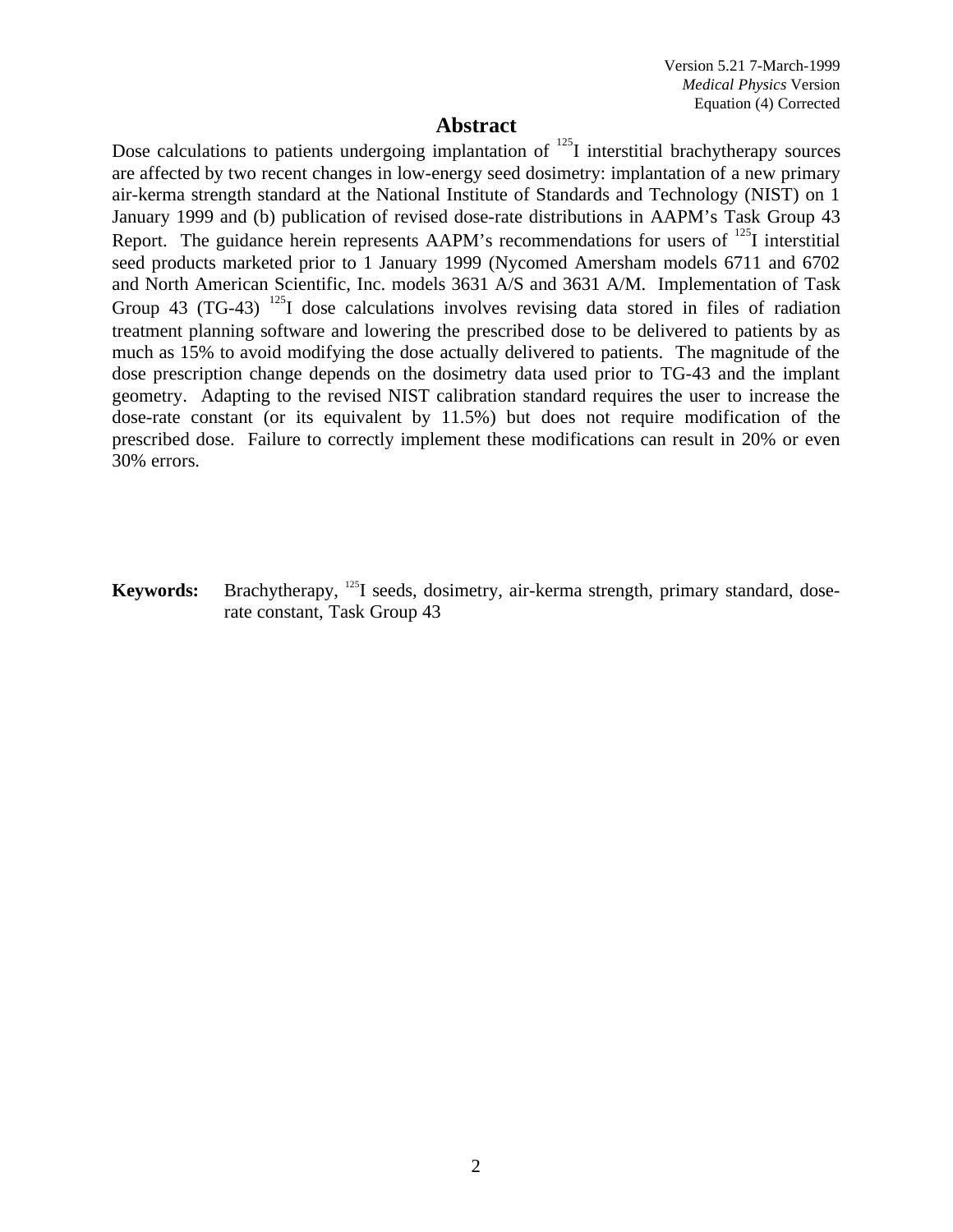## **Introduction**

This guidance is to alert physicists and radiation oncologists to two changes affecting calculations of dose from  $^{125}$ I interstitial brachytherapy sources. (a) The National Institute of Standards and Technology (NIST) is implementing a new primary calibration standard for these sources on 1 January 1999. Sources marketed in 1998 will undergo a change in calibration on 1 January 1999. New source designs that become available after this date will be calibrated to the new standard. (b) In 1995, the American Association of Physicists in Medicine (AAPM) published a revised dose-calculation protocol, developed by its Task Group 43 and known as the TG43 report. Both of these changes require modification of the dosimetric constants stored in the input files of radiation treatment planning (RTP) software and may involve revising the prescribed dose. Following the protocol herein will not modify doses delivered to patients. The TG43 protocol and the revised NIST standard, implemented either singly or in combination, simply provide a more rigorous estimate of the absorbed dose that brings calculated stated doses into closer alignment with doses actually delivered to patients. Physicists should not implement these changes without consulting with the responsible radiation oncologist. Failure to modify dose-calculation procedures in response to the new calibration standard will result in dosedelivery errors, relative to past practice, of 10% while incorrect application of these factors can result in 20% or even 30% errors. This notice briefly reviews the procedure for adapting to these changes: more detail are given elsewhere<sup>2</sup>.

## **Revised Low-Energy Seed Calibration Standard**

On January 1, 1999 NIST will implement its revised air-kerma strength  $(S_K)$  standard for lowenergy interstitial brachytherapy seeds<sup>7</sup>. Compared to seeds calibrated prior to this date, calibration values will numerically decrease by about 10%. The affected  $^{125}$ I interstitial sources, which were marketed before January 1, 1999, are the model MED3631-A/M source, currently marketed by North American Scientific (NAS) Corporation, the currently unavailable model MED3631-A/S (the predecessor of model MED3631-A/M) source and the Nycomed Amersham models 6711 and 6702 sources. Up to January 1, 1999, these sources were calibrated against the prior NIST  $S_K$  standard implemented in 1985<sup>4</sup>, Other products containing Model 6711 seeds (Models 6720 and 7000) are affected as well. To avoid confusion, air-kerma strength traceable to the 1985 and 1999 standards will be denoted by  $S_{K,85\text{std}}$  and  $S_{K,99\text{std}}$ , respectively. Both quantities have units of  $\mu$ Gy⋅m<sup>2</sup>⋅h<sup>-1</sup>. Although NIST will implement the new standard on 1 January 1999, immediate implementation of  $S_{K,99std}$  calibrations by vendors can not be guaranteed. For seeds shipped after 1 January 1999, users should check with the vendor to identify the standard to which their calibrations are referenced.

 $S_{K,85\text{std}}$  calibrations were based upon Loftus' air-kerma measurements, made using the Ritz lowenergy free air chamber (FAC) which officially became the primary standard in 1985<sup>4</sup>. These measurements were affected by 4.5 keV titanium characteristic x-rays, the significance of which was not appreciated at the time. The net effect of these low-energy x-rays, which do not contribute to dose in water at distances beyond 1 mm, was to inflate all  $S_{K,85std}$  values traceable to these measurements by about 10% relative to the penetrating component of the photon spectrum<sup>9</sup>. S<sub>K,99std</sub> calibrations are based upon measurements using Loevinger's wide-angle free-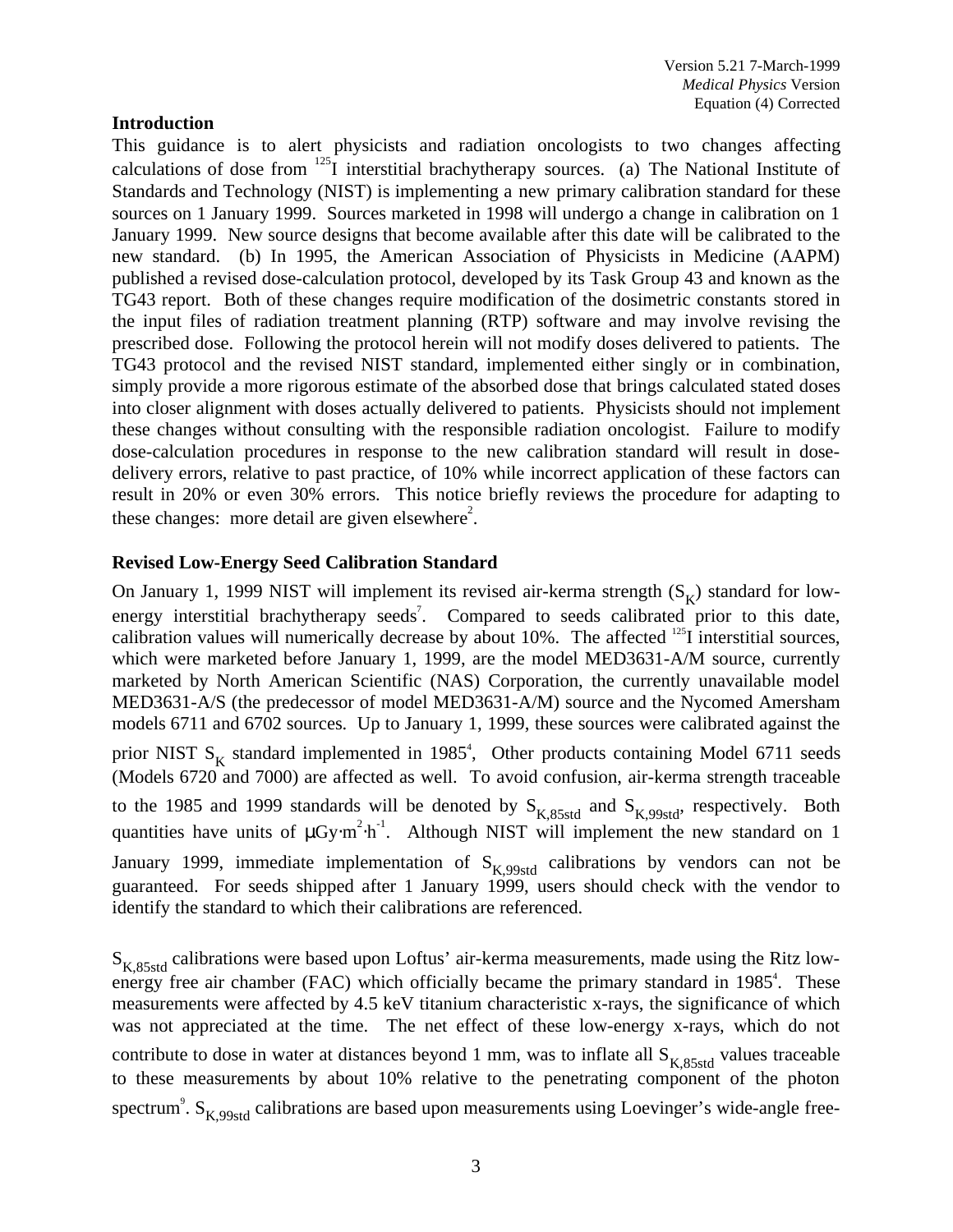air chamber (WAFAC) with a thin absorber to eliminate the Ti x rays<sup>7</sup>. For all three model seeds (6711, 6702, and 3631A/S)  $S_{K,85\text{std}}$  and  $S_{K,99\text{std}}$  are related by:

$$
\left.\frac{S_{K,99std}}{S_{K,85std}} = 0.897\right\}
$$
 for the same seed (1)

### **Task Group 43 Dosimetry Revisions**

In 1995, the AAPM issued its Task Group 43 (TG43) report on interstitial brachytherapy dosimetry<sup>5</sup>. The TG43 report included a new single-source dose-calculation formalism and recommended dosimetry constants for models 6711 and 6702 sources based upon TLD dose-rate measurements normalized to  $S_{K,85std}$ . Subsequently, TLD dose-rate measurements normalized to  $S_{K, 85std}$  were reported for the NAS model 3631A/S source<sup>8</sup>. Similar measurements for the MED3631-A/M source have been performed but are not yet published. In the TG43 formalism, the connection between absolute dose rate and source strength is given by the dose-rate constant,  $\Lambda_{TG43,85std}$  ( = dose rate in water at 1 cm/S<sub>K,85std</sub>).  $\Lambda_{TG43,85std}$  deviates (see table I) by 10%-18% from the dose-rate constant,  $\Lambda_{\text{preTG43,85std}}$  derived from the most widely used dose-distribution data available prior to the TG43 report<sup>3</sup>. Most of this discrepancy is due to inflation of  $S_{K,85\text{std}}$ by low-energy photons: the pre-TG43 dose-calculation models assume that all photons contributing to  $S_K$  also contribute to tissue-medium dose rates at distances up to several cm. In contrast, the TG-43 data are based upon dose measurements in a phantom which are not affected by the low energy photons

| <b>Source Model</b> | $\Gamma$ preTG43.85std | $\Lambda$ TG43,85std | $TGA3.99$ std |
|---------------------|------------------------|----------------------|---------------|
|                     | .039                   | 0.88                 | N 98          |
| 6702                | 039                    | 0.93                 | 04            |
| $MED3631-A/S$       | ----                   | 0.93                 | 14            |
| $MED3631-A/M$       | ----                   | ----                 | ----          |

## **Table I: Dose-rate constants,** Λ**, for I-125 interstitial sources**  $(Un$ **its of cGy**⋅**h**<sup>-1</sup>⋅ $U$ <sup>-1</sup> or cGy⋅h<sup>-1</sup>/( $\mu$ Gy⋅m<sup>2</sup>⋅h<sup>-1</sup>)

†Publication of measurements pending: contact NAS for most current estimates of TG43 dosimetry ratios.

### **Recommended AAPM Implementation Plan**

To simplify clinical implementation of these changes, the AAPM recommended a two-stage clinical implementation plan<sup>2</sup>: (a) First implement the TG43 dosimetry protocol for I-125 seeds; and (b) then adopt the revised air-kerma strength standard. Implementation of TG43 dosimetry means modifying the dosimetry constants stored in the appropriate RTP input file so that the predicted dose rates per unit strength agree with the dose-rate distributions recommended by the report. Such implementation is straightforward for Radiation Treatment Planning (RTP) systems that use the TG43 dosimetric ratios to input dose distributions. Implementation is more complicated, but still achievable, for systems using older dose-calculation formalisms<sup>2</sup>.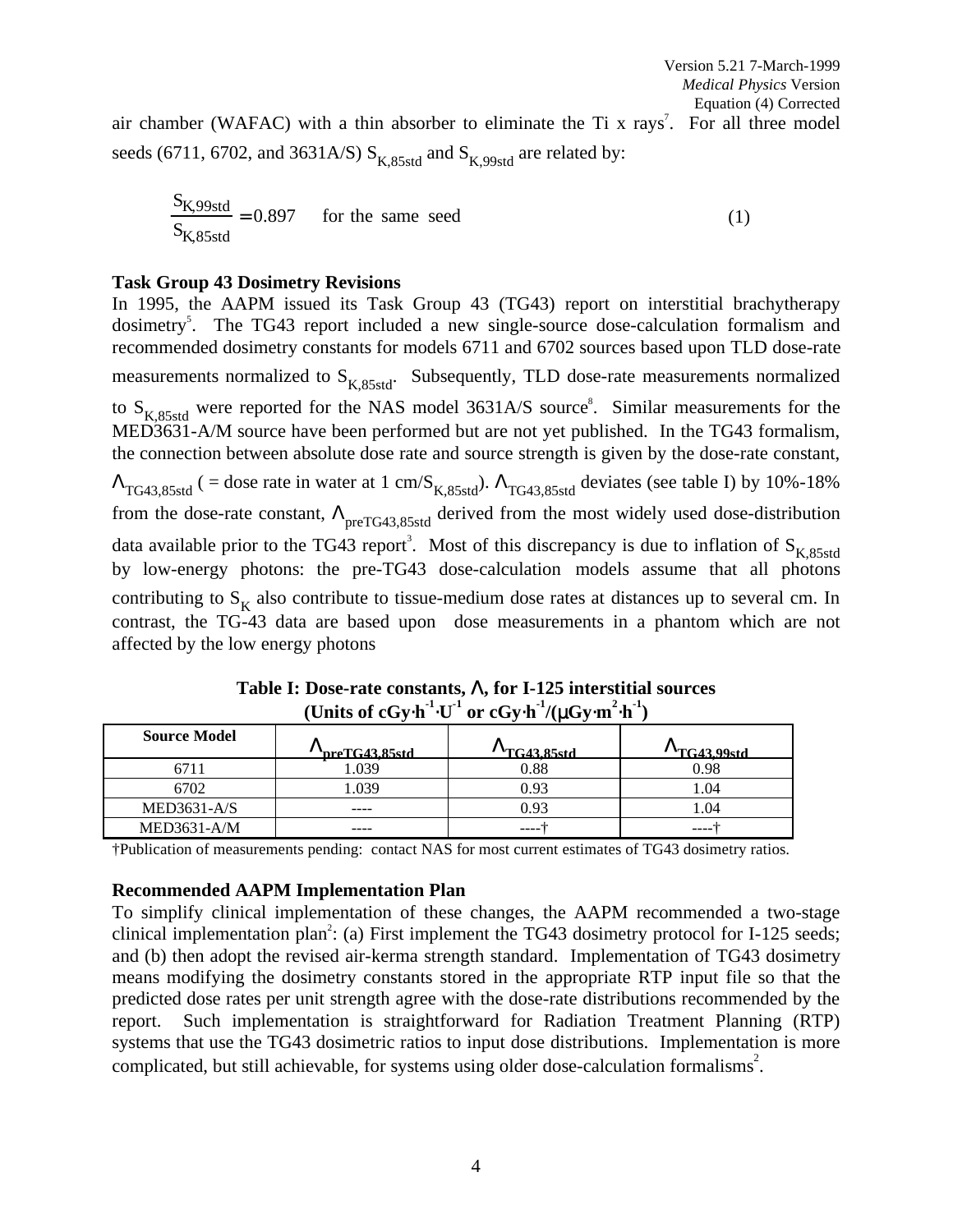#### *(a) Task Group 43 Implementation*

The TG43 formalism predicts dose rates that are smaller by 10-18% than their pre-TG43 counterparts due mostly to changes in the dose-rate constant,  $\Lambda$ , and anisotropy constant,  $\overline{\phi}_{an}$ , Thus using TG43 dose calculations for clinical treatment without corresponding changes in the prescribed dose,  $D_{p_x}$ , will abruptly increase doses actually delivered to patients by 10-18%. To avoid this scenario, physicists should compare the doses calculated by their pre-TG43 algorithm,

D<sub>preTG43,85std</sub>, to those calculated from the TG43 report for an identical geometry. Then, the prescribed dose,  $D_{Px, TG43}$ , used to determine the required source strength in conjunction with the TG43 dose distribution should be adjusted as follows:

$$
D_{Px, TG43} = D_{Px, preTG43} \cdot \frac{\langle D_{TG43, 85 \text{std}} \rangle}{\langle D_{preTG43, 85 \text{std}} \rangle}
$$
(2)

where the brackets represent spatial averaging over the typical implant geometry. Bice *et al.* have shown that for prostate implants consisting of Model 6711 seeds planned with the isotropic point-source model using the most commonly used pre-TG43 dosimetry constants ( $\Lambda_{\text{preTG43,85std}}$  = 1.039 and  $\bar{\phi}_{an} = 0.87$ <sup>3</sup> and the corresponding TG43 values ( $\Lambda_{\text{TG43,85std}} = 0.88$  and  $\bar{\phi}_{an} = 0.93$ ), the prescribed dose correction factor is

$$
\frac{\langle D_{TG43,85\text{std}}\rangle}{\langle D_{\text{preTG43,85\text{std}}}\rangle} = 0.906 \approx \frac{\left(\Lambda \cdot \overline{\phi}_{\text{an}}\right)_{TG43,85\text{std}}}{\left(\Lambda \cdot \overline{\phi}_{\text{an}}\right)_{\text{preTG43,85\text{std}}}}
$$
(3)

independently of the detailed averaging procedure. In this example, the typical prescribed dose of 160 Gy for definitive treatment of prostate cancer by permanent I-125 seed implant alone should be lowered to 144 Gy. Although equation (3) represents a common scenario, it is essential that each institution base their dose prescription adjustment on a comparison of their own pre-TG43 dose calculations to the appropriate TG43 implementation. Readers are warned that the appropriate dose prescription factor for their clinical application depends on the dose calculation model and dosimetry constants historically used in their practices, the seed model, and the implant geometry. The example described above is not valid for all implant types and dose-calculation models. Failure to adjust the prescribed dose upon adopting the TG43 dosimetry calculations will result in an unintended increase in dose delivered to the patient as large as 18%. Adjusting the prescribed dose in accord with equation (2) will not change doses actually delivered to patients, but will eliminate differences between calculated dose and dose actually delivered to the patient relative to TG43 calculations.

To reduce the possibility of errors or misunderstandings, physicists should not implement revised dose prescription guidelines nor implement TG43 dose calculations without consulting with the responsible radiation oncologist. The revised dose calculations should be verified and all involved staff trained prior to treating patients with the new protocol. Implementation of dose calculations numerically equivalent to TG43 recommendations on RTP systems not supporting the TG43 formalism is discussed in reference 2.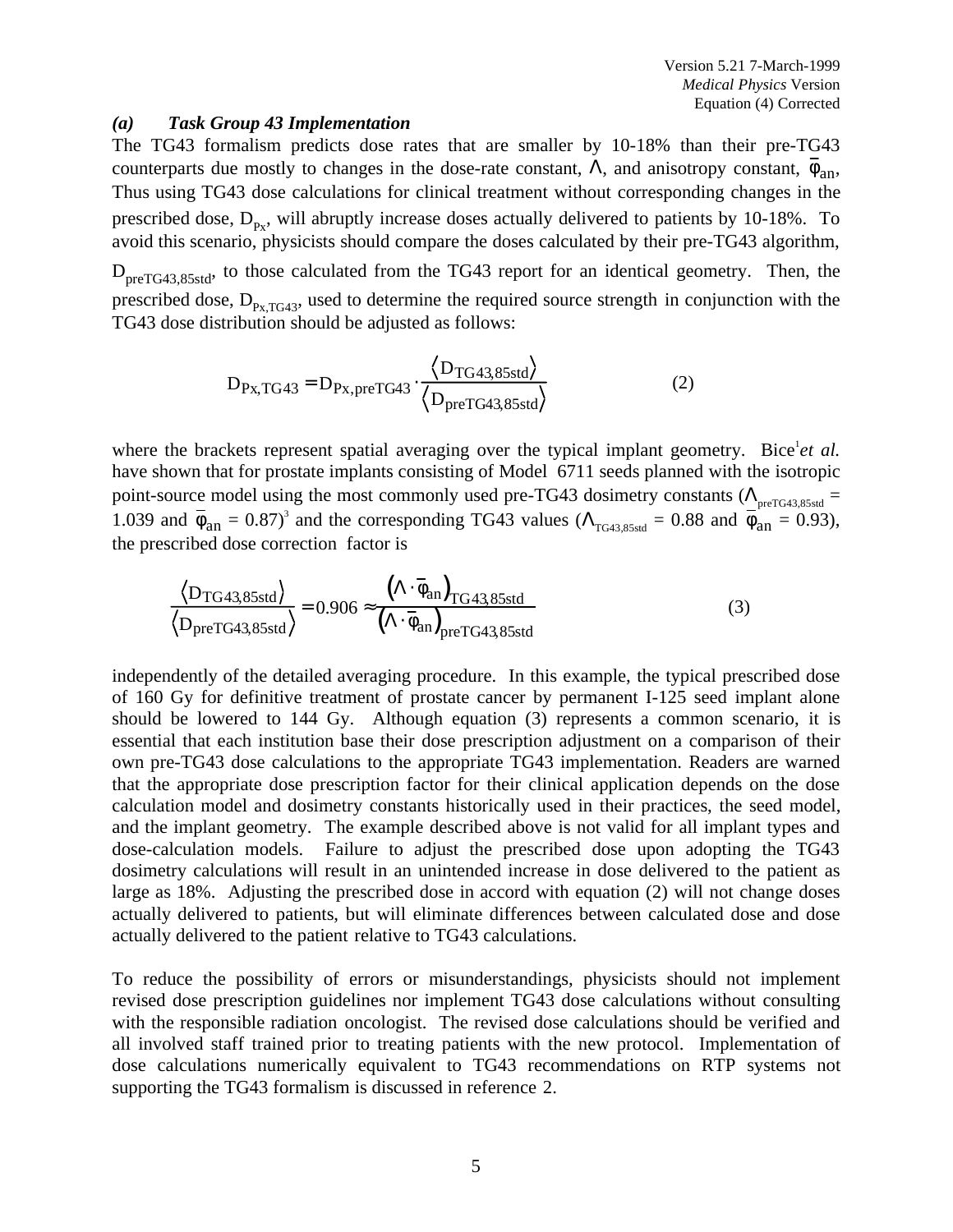# *(b) Adapting to the 1999 NIST standard,*  $S_{K,99std}$  *following TG43 implementation*

For all patients treated with I-125 seeds specified in terms of air-kerma strength traceable to the 1999 NIST standard, the dose-rate constant used by the treatment planning system should be

updated to the value  $\Lambda_{TG43,99std}$  given in table I. This modification will not change the dose delivered to the patient because the source strength values entered into the planning system will be correspondingly lower than those used with the 1985 standard. No revision of the prescribed or stated dose is necessary. Failure to revise the dose-rate constant appropriately will result in erroneous dose delivery. Following the dose-rate constant update but before treating patients, a physicist should verify that this change uniformly increases dose rates predicted by the treatment planning system by 11.5% for implants with numerically identical  $S<sub>K</sub>$  values before and after the revision. This recommendation applies only to the Models 6711, 6702, MED3631-A/S and MED3631-A/M seeds: recommended dosimetry constants for new interstitial products entering the market after 1 January 1999 will already be normalized to the new source-strength standard. However, for the MED3631-A/M seed, additional dose-rate measurements will soon be available for review. Users of this product may want to consider adopting updated TG43 dosimetric ratios at the same time they adopt the revised NIST air-kerma strength standard. The vendor, North American Scientific, should be contacted for further information.

## Adapting to the 1999 NIST standard,  $S_{K,99std}$  without adopting the TG43 Report **Recommendations.**

If the TG43 dosimetry recommendations (or their numerical equivalents in older dosecalculation formalisms) have not been adapted, it is still necessary to modify the constants used by the treatment planning system because of the new 1999 NIST standard. Failure to make the recommended changes will result in an unintended 11.5% increase in doses delivered to patients. The pre-TG43 dose-rate constant should be modified as follows:

$$
\Lambda_{\text{pre-TG43,99std}} = \Lambda_{\text{pre-TG43,85std}} \cdot \left(\frac{S_{K,85std}}{S_{K,99std}}\right) = \Lambda_{\text{pre-TG43,85std}} \cdot 1.115 \quad (4)
$$

Implementation of (4) will not require adjustment of the prescribed or stated dose and will not modify doses actually delivered to patients. However, the discrepancy between the institution's calculated doses and doses as determined by the TG43 recommendations will remain unchanged.

### **Modification of Source-Strength Verification Procedures**

With the revision of the air-kerma strength standard, corresponding adjustments must be made to the calibration factors used with dose calibrators or other re-entrant ionization chambers to verify vendor calibrations. To verify seed calibrations traceable to the new standard, multiplicative calibration factors,  $N_{Sk, 85std}$ , used to convert instrument readings into source strengths,  $S_{K,85std}$ , should be modified as follows:

$$
N_{Sk,99std} = N_{Sk,85std} \cdot 0.897
$$
\n
$$
\tag{5}
$$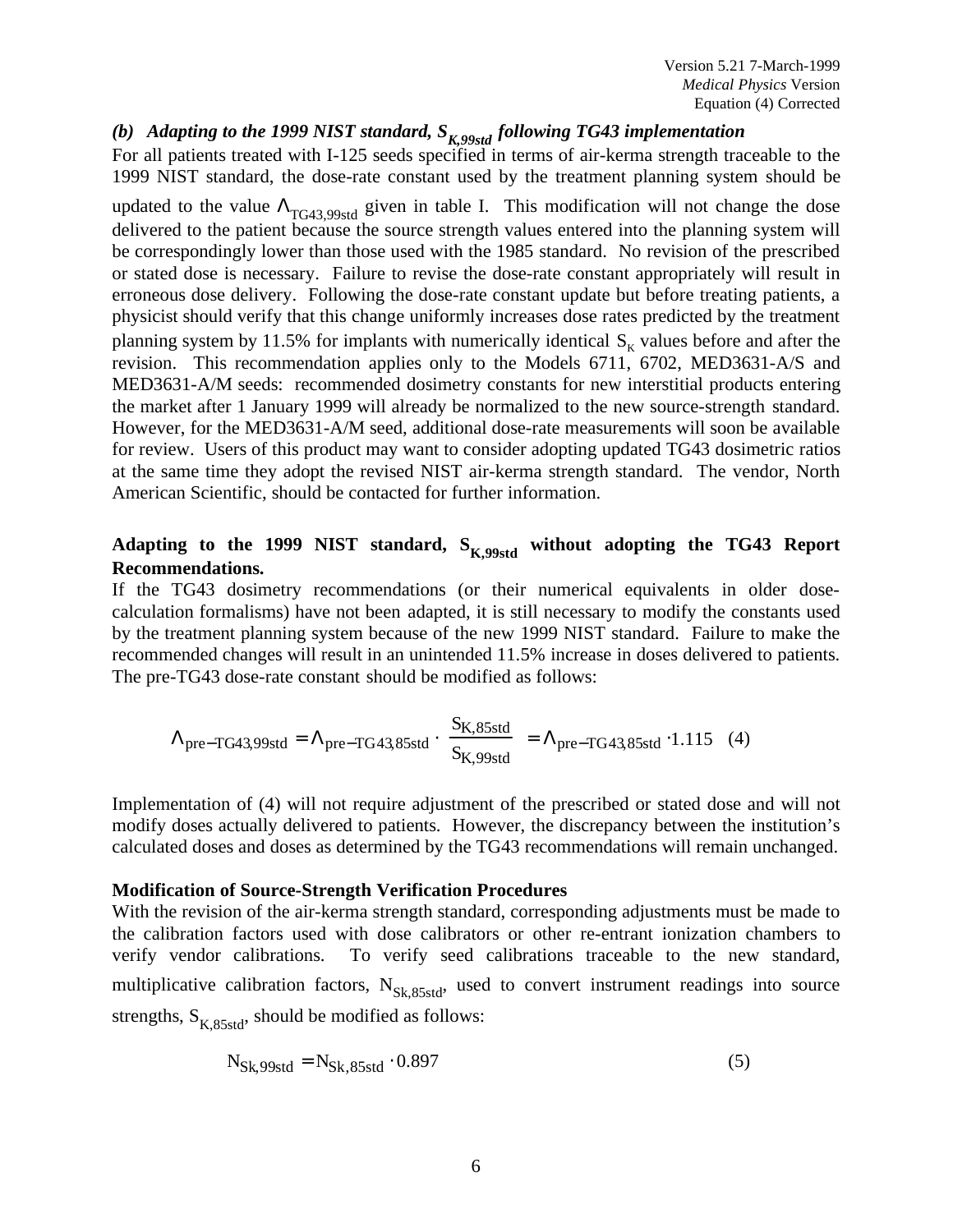The product of the instrument reading, the revised factor  $N_{Sk,99std}$ , and other corrections independent of the calibration standard (e.g., temperature-pressure corrections), will now represent source strength,  $S_{K,99std}$ , traceable to the revised standard. This recommendation applies to all seeds marketed before January 1, 1999, including model MED3631-A/M. Calibration factors traceable to the new I-125 standard will be available from the Accredited Dosimetry and Calibration Laboratories. Further guidance in implementing procedures for source-strength verification is given in reference 6.

### **Whom to Contact For Further Assistance**

If you have questions on implementing the TG43 dosimetry recommendations or adapting to the revised source strength standard, please contact the Radiological Physics Center (RPC) at MD Anderson Cancer Center, Houston, TX at (713)-792-3233.

### **Acknowledgments**

The AAPM Ad Hoc Subcommittee on Low-Energy Seed Dosimetry gratefully acknowledges the assistance and comments of Robert Ayers, Ph.D. (U.S. Nuclear Regulatory Commission), Thomas Heaton (U.S. Food and Drug Administration), Wayne Butler, Ph.D. (Wheeling Hospital, Wheeling, WV), Lory Bradley (Nycomed Amersham) and Jay Fan, Ph.D. (North American Scientific)